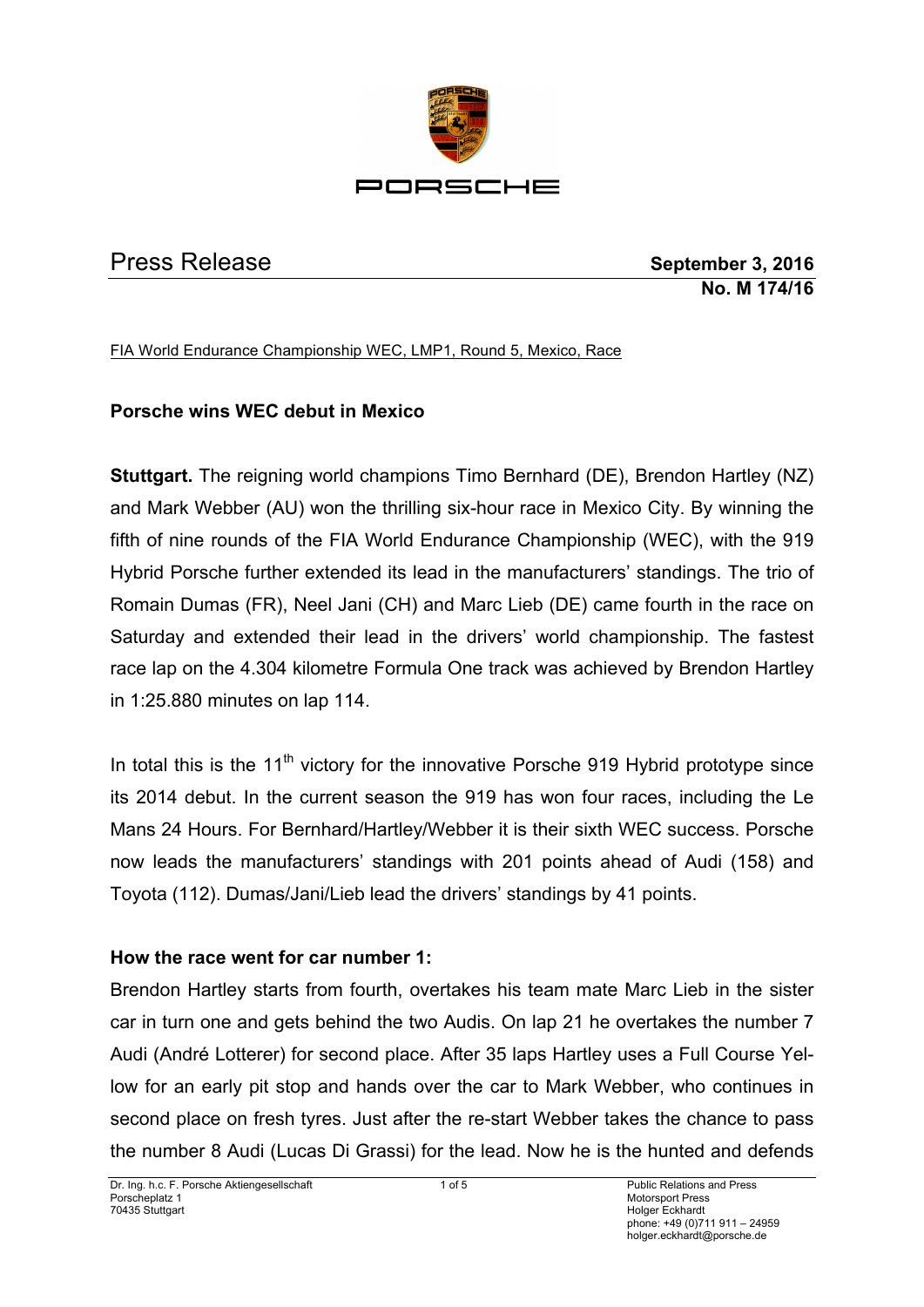the lead until the penultimate lap before his pit stop. After 74 laps Webber pits, right behind Di Grassi. The Porsche pit crew is faster – Timo Bernhard leaves the pits as the race leader. After 110 laps he has extended the gap to over ten seconds. Then the team uses the next Full Course Yellow to call both 919s into the pits. For a moment it had been unclear if the stop should be after 109 or 110 laps, which is why Bernhard continued on track after crossing the white line at the pit lane entrance. He is penalised for this. Brendon Hartley comes in for a stop and go penalty after 120 laps and loses the lead until lap 134, when he wins a battle against the number 8 Audi (Loic Duval) in the baseball stadium section. After 137 laps Hartley changes to rain tyres and continues. On lap 140 the number 8 Audi (Oliver Jarvis) slips off the track. After two thirds of the race Porsche is leading with a one-two. After 162 laps Hartley hands over to Bernhard, who rejoins the race on intermediate tyres. Meanwhile he drives in P2, because the number 7 Audi with Lotterer at the wheel has impressively recovered from dropping back earlier. When Lotterer pits after 172 laps, Bernhard is back in the lead. After 199 laps he comes in for a final tyre change onto slicks. He brings home the race win after 230 laps, despite increasing rain and an off on lap 226.

### **How the race went for car number 2:**

Marc Lieb drops back from second to fourth at the start. When the number 7 Audi (Lotterer) stops he improves to third. At its first pit stop after 35 laps the number 2 Porsche loses some time, because the pit stop at the same time as the sister car causes a time consuming situation when leaving the pit. Neel Jani drops back to fourth behind the number 5 Toyota (Kazuki Nakajima). Between the two a duel develops that Jani wins on lap 40. After 75 laps, and during another Full Course Yellow, Jani hands over to Romain Dumas, who continues in P3. He constantly reduces the gap to the front and hands over to Lieb after 110 laps. Again the double pit stop with the sister car is necessary, but not easy to handle. Lieb continues in second. On lap 127 he is overtaken by Hartley. In turn he hunts down Duval in his Audi on lap 136 and is second again. One lap later Lieb picks up rain tyres and continues. On lap 148 he is touched by an LMP2 car, which causes part of the bodywork from the rear left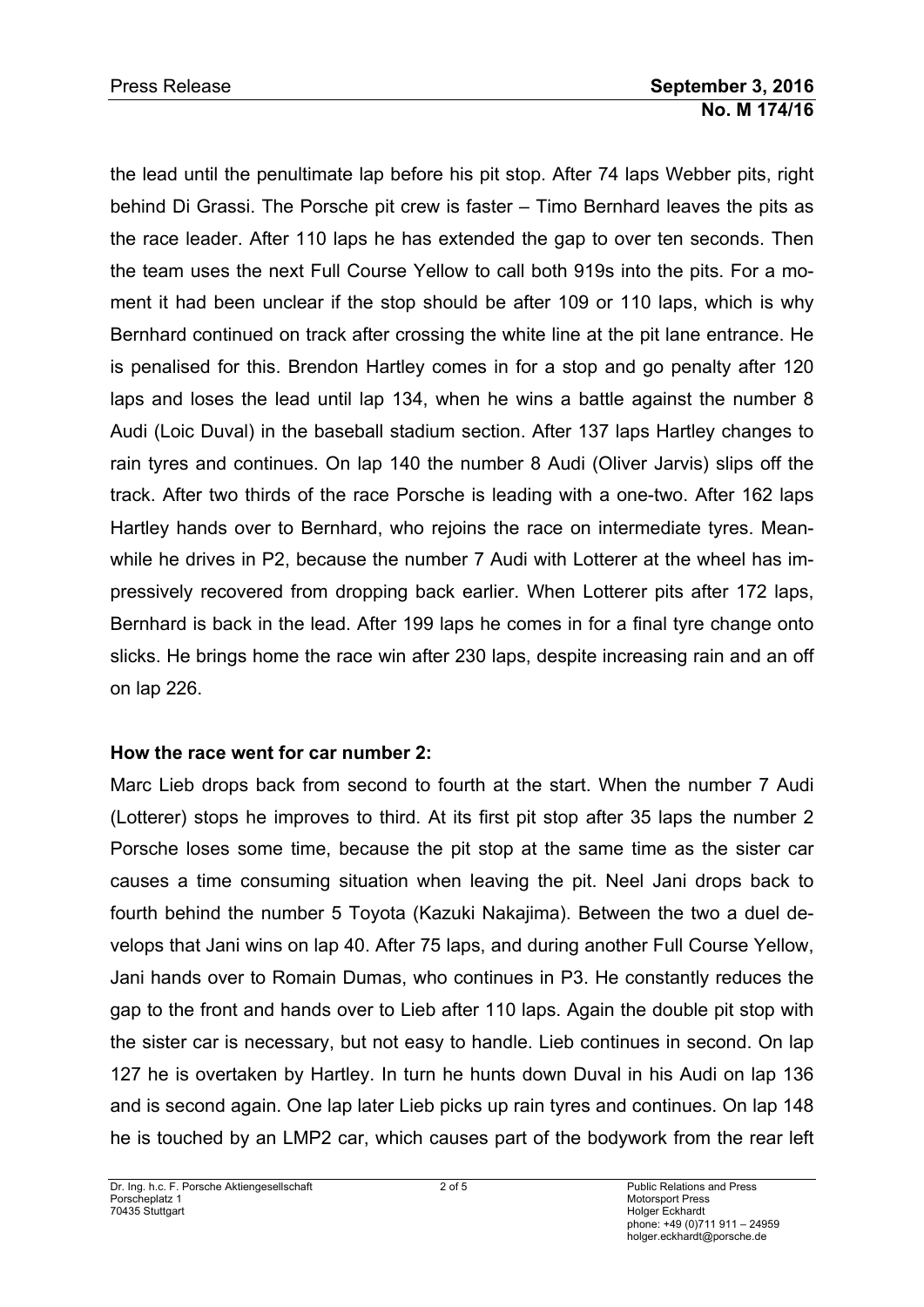to come off. After 154 laps, and on instructions from race control, Lieb has to pit for a new rear end. He drops back to third. His rain tyres are a handicap on the now drying track, so on lap 166 the number 6 Toyota (Stéphane Sarrazin) gets past him as well. After 169 laps Lieb hands over to Jani, who continues on intermediate tyres. Because the Porsche pit crew did a faster stop than the Toyota team, Jani improves to third. On lap 178 he gets past by the Toyota again. After lap 194 Jani comes in for another early pit stop to change from intermediates to slicks. Dumas takes over for the final stint and brings the car home in P4.

### **Quotes after the race:**

**Fritz Enzinger, Vice President LMP1:** "This was one of the most thrilling races I have ever seen – because of the enormous competition and also due to the changing track conditions. First and fourth means we've got a lot: another race win plus extending the lead in both the manufacturers' and the drivers' world championship. Many thanks to everybody! Now we return home to Weissach to make in-depth preparations for the coming race in Austin. In two weeks we want to push our mission further to defend both titles."

**Andreas Seidl, Team Principal:** "What a race – once again all three manufacturers were on the podium. We managed to extend our lead in both championships, which means another step on the way to our mission of defending both World Championship titles. Congratulations to the entire team for this challenging weekend and race. Today it was difficult to get all the decisions right. For the number 1 car it worked perfectly and they deserved to win the race. For the number 2 crew our strategy didn't work out in the changing weather conditions. On top of that, we had an incident when a LMP2 car touched the rear of our car. Afterwards we focussed on bringing home points for the championship. Also on this special circuit we have proven that our car can win a race. This makes us confident for the remaining rounds of the championship."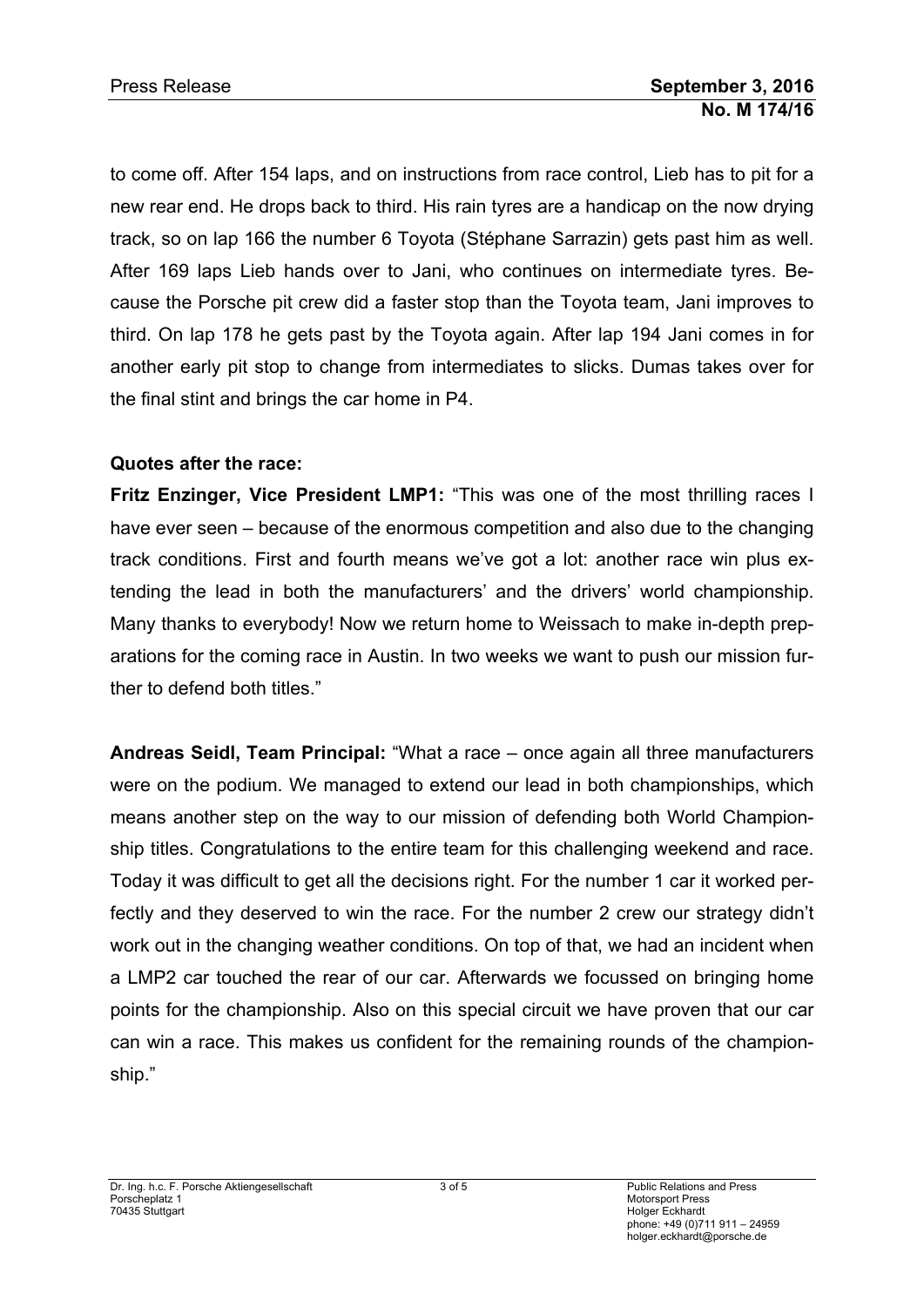# **Drivers Porsche 919 Hybrid number 1**

**Timo Bernhard (35, Germany):** "Sports car racing couldn't be any better! I was third in the car and opened a good gap on the number 8 Audi. During my second stint in the last third of the race the final 20 minutes especially turned out to be very difficult. In sector three, as it was suddenly wetter than the lap before and I made a small mistake. Luckily I didn't touch anything and was able to continue. It was outstanding how the team prepared the 919 Hybrid for these special conditions, the new track and the altitude."

**Brendon Hartley (26, New Zealand):** "What a race, I'm very happy about this race win. It was a good start, I was able to overtake Marc in turn one for P3. You could see the Audis were struggling a bit. I was unlucky with traffic, and so Di Grassi was able to make a gap of ten seconds. But then I was able to get in front of Lotterer, and it was a good battle. Later I took the lead. The stop-and-go penalty threw me back to third for a while, but the car was feeling mega and the boys did fantastic pit stops."

**Mark Webber (40, Australia):** "Another race win for Porsche and the number 1 crew. During my stint in the first third of the race I had a great battle with Lucas Di Grassi, and he was hunting me down for almost the entire stint. The call of the day was to manage traffic and find a rhythm. Also the track was pretty changeable. Not only when it rained, but also earlier. Sunshine was not what we wanted today. We had set-up the car in a way that it would become better the cooler the track became. Also the difficult decisions on tyres worked well for us, the team once again did a great job."

# **Drivers Porsche 919 Hybrid number 2**

**Romain Dumas (38, France):** "I did the third stint in our car and managed to make up a few seconds. However, some of that was lost again at the pit stop because we stopped with both cars at the same time and, therefore, I had to be pushed back. Again in the final stint of the race I did my best and managed to catch up. But in the end for us more than 12 points weren't possible today."